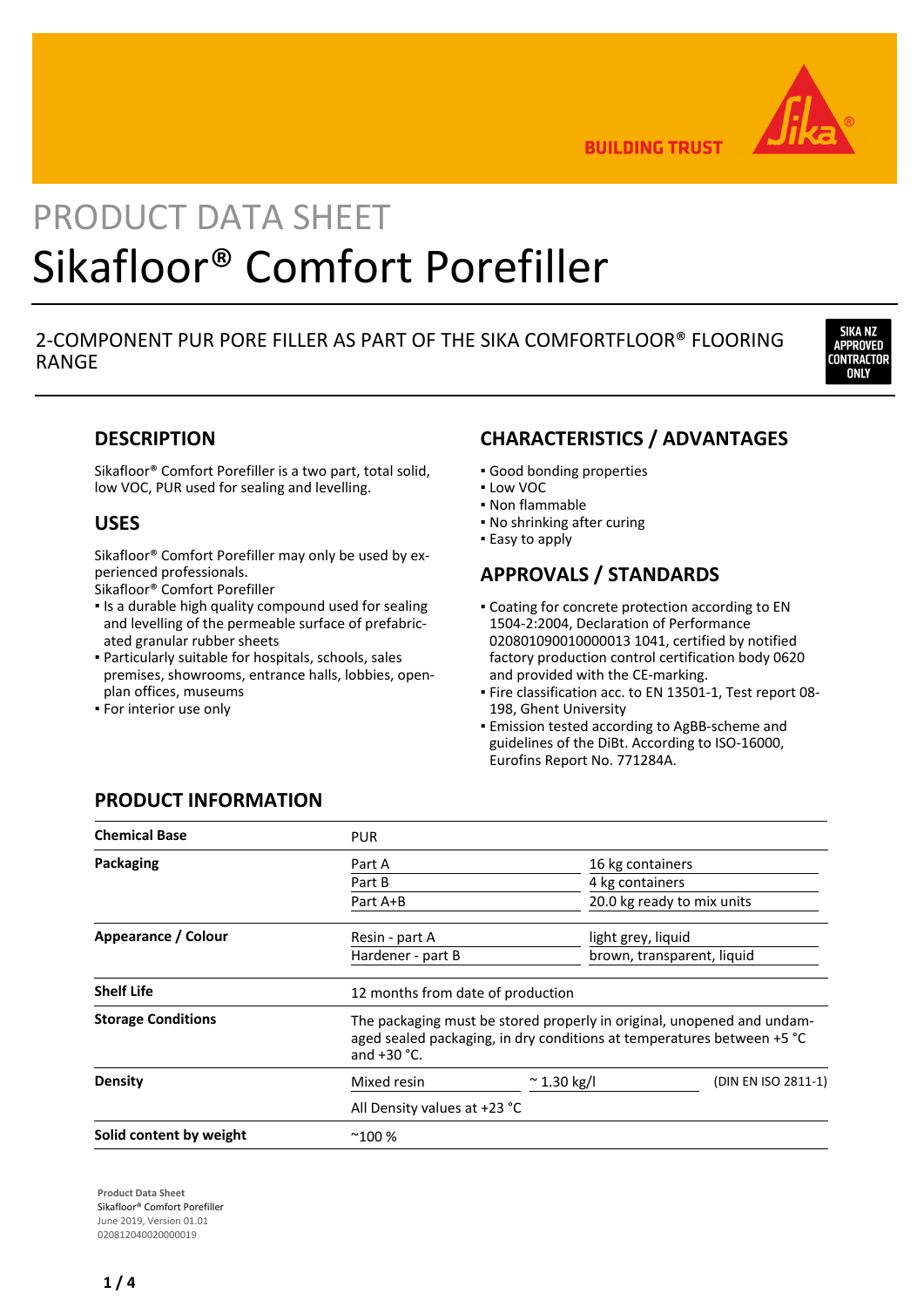### **TECHNICAL INFORMATION**

| <b>Shore A Hardness</b>                               | $^{\circ}89$ (14 days / +23 $^{\circ}$ C)       | (DIN 53505)<br>(DIN 53504)<br>(DIN 53504) |  |
|-------------------------------------------------------|-------------------------------------------------|-------------------------------------------|--|
| <b>Tensile Strength</b><br><b>Elongation at Break</b> | $\sim$ 5.0 N/mm <sup>2</sup> (14 days / +23 °C) |                                           |  |
|                                                       | $^{\circ}$ 60 % (14 days / +23 °C)              |                                           |  |

## **SYSTEM INFORMATION**

| <b>Systems</b> | Please refer to the System Data Sheet of: |                                                                                                   |  |
|----------------|-------------------------------------------|---------------------------------------------------------------------------------------------------|--|
|                | Sika Comfortfloor® PS-65                  | Seamless, smooth, low voc, elastic,<br>polyurethane floor covering with<br>optional colour flakes |  |

## **APPLICATION INFORMATION**

| <b>Mixing Ratio</b>                  |                                                                                                                                                       | Part A : part B = $80:20$ (by weight)                                                                                                                                   |                                                                             |  |  |
|--------------------------------------|-------------------------------------------------------------------------------------------------------------------------------------------------------|-------------------------------------------------------------------------------------------------------------------------------------------------------------------------|-----------------------------------------------------------------------------|--|--|
| Consumption                          | Depending on the shock pad structure:<br>~0.4 kg/m <sup>2</sup> for the Comfort Regupol 4580<br>~0.5 kg/m <sup>2</sup> for the Comfort Regupol 6015 H |                                                                                                                                                                         |                                                                             |  |  |
| <b>Ambient Air Temperature</b>       |                                                                                                                                                       | +10 °C min. $/$ +30 °C max.                                                                                                                                             |                                                                             |  |  |
| <b>Relative Air Humidity</b>         | 80 % r.h. max.                                                                                                                                        |                                                                                                                                                                         |                                                                             |  |  |
| <b>Dew Point</b>                     |                                                                                                                                                       | Beware of condensation!<br>The substrate and uncured floor must be at least 3 °C above dew point to<br>reduce the risk of condensation or blooming on the floor finish. |                                                                             |  |  |
| <b>Substrate Temperature</b>         |                                                                                                                                                       | +10 °C min. $/$ +30 °C max.                                                                                                                                             |                                                                             |  |  |
| <b>Substrate Moisture Content</b>    | od.                                                                                                                                                   | < 3 % pbw moisture content.<br>Test method: Sika®-Tramex meter, CM - measurement or Oven-dry-meth-<br>No rising moisture according to ASTM (Polyethylene-sheet).        |                                                                             |  |  |
| <b>Pot Life</b>                      | Temperature<br>$+10$ °C<br>$+20 °C$<br>+30 °C                                                                                                         |                                                                                                                                                                         | <b>Time</b><br>~36 minutes<br>$^{\sim}$ 20 minutes<br>$~^{\sim}$ 12 minutes |  |  |
| <b>Curing Time</b>                   | Before overcoating Sikafloor® Comfort Porefiller allow:                                                                                               |                                                                                                                                                                         |                                                                             |  |  |
|                                      | Substrate temperature Minimum                                                                                                                         |                                                                                                                                                                         | <b>Maximum</b>                                                              |  |  |
|                                      | $+10$ °C                                                                                                                                              | 12 hours                                                                                                                                                                | 72 hours                                                                    |  |  |
|                                      | $+20 °C$                                                                                                                                              | 8 hours                                                                                                                                                                 | 60 hours                                                                    |  |  |
|                                      | +30 °C                                                                                                                                                | 6 hours                                                                                                                                                                 | 48 hours                                                                    |  |  |
|                                      | Times are approximate and will be affected by changing ambient condi-<br>tions particularly temperature and relative humidity.                        |                                                                                                                                                                         |                                                                             |  |  |
| <b>Applied Product Ready for Use</b> | Substrate temperature Foot traffic                                                                                                                    |                                                                                                                                                                         | <b>Full cure</b>                                                            |  |  |
|                                      | $+10$ °C                                                                                                                                              | 12 hours                                                                                                                                                                | 72 hours                                                                    |  |  |
|                                      | $+20 °C$                                                                                                                                              | 8 hours                                                                                                                                                                 | 60 hours                                                                    |  |  |
|                                      | $+30 °C$                                                                                                                                              | 6 hours                                                                                                                                                                 | 48 hours                                                                    |  |  |
|                                      |                                                                                                                                                       |                                                                                                                                                                         |                                                                             |  |  |

Times are approximate and will be affected by changing ambient conditions particularly temperature and relative humidity.

**BUILDING TRUST** 



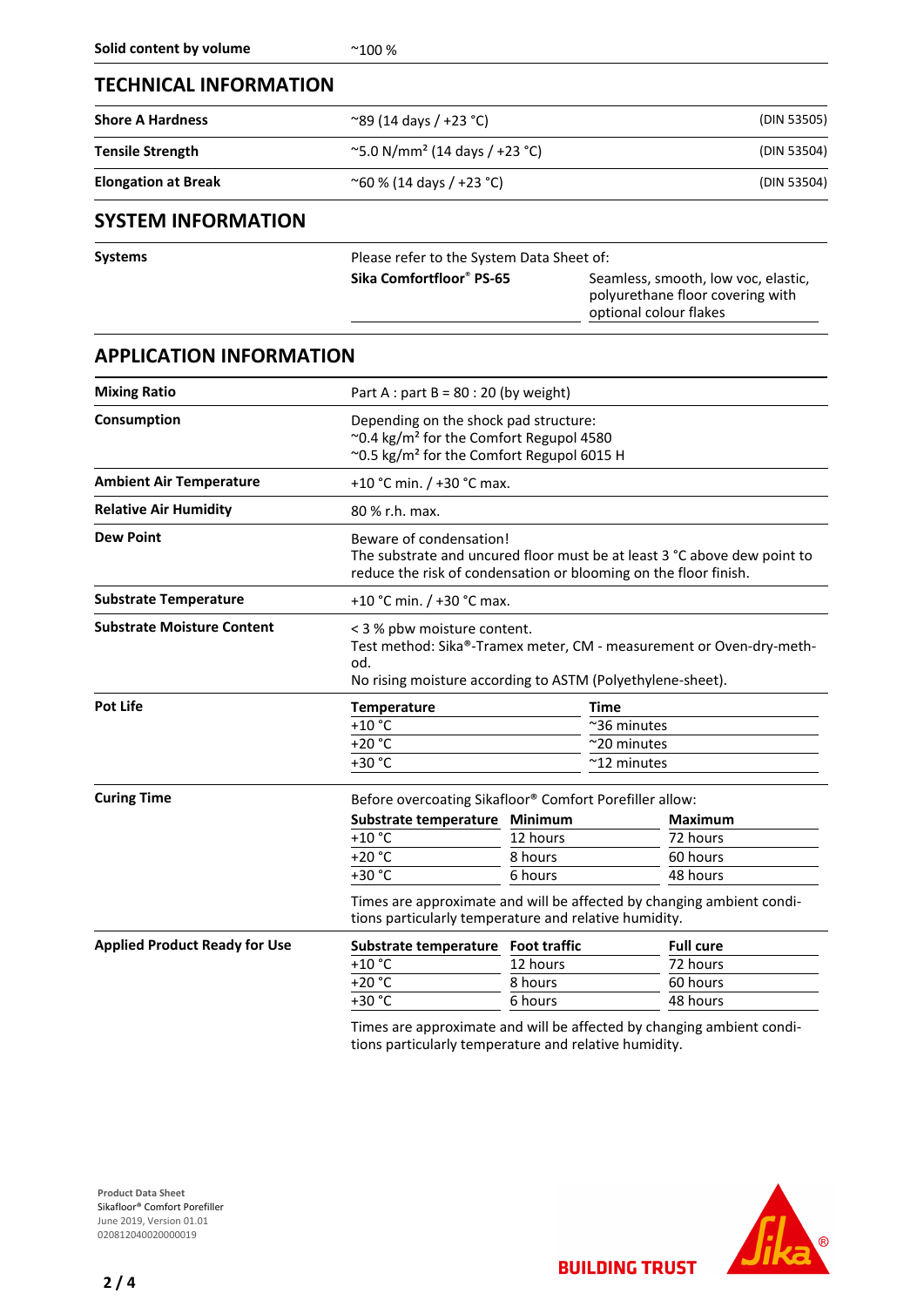## **APPLICATION INSTRUCTIONS**

#### **SUBSTRATE QUALITY / PRE-TREATMENT**

The surface must be clean, dry and free of all contaminants such as dirt, oil, grease, coatings and surface treatments, etc. All dust, loose and friable material must be completely removed from all surfaces before application of the product, preferably by vacuum. Pull of strength shall not be less than 1.5 N/mm2. If in doubt apply a test area first.

#### **MIXING**

Premix component A and check the condition of the material. Add the complete content of the component B and mix A and B thoroughly to a homogeneous mixture. Do not dilute!

Over mixing must be avoided to minimise air entrainment.

#### **Mixing Tools**

Sikafloor® Comfort Porefiller must be thoroughly mixed using a low speed electric stirrer (300 - 400 rpm) or other suitable equipment.

#### **APPLICATION**

Sikafloor® Comfort Porefiller is poured and spread evenly by means of a metal trowel.

#### **CLEANING OF TOOLS**

Clean all tools and application equipment with Sika® Thinner C (NZ) immediately after use. Hardened and/or cured material can only be removed mechanically. Please refer to the Sika Method Statement Mixing & Application.

## **FURTHER DOCUMENTS**

#### **Substrate Quality & Preparation**

Please refer to Sika Method Statement: "EVALUATION AND PREPARATION OF SURFACES FOR FLOORING SYS-TEMS".

#### **Application Instructions**

Please refer to Sika Method Statement: "MIXING & AP-PLICATION OF FLOORING SYSTEMS". **Maintenance**

Please refer to "Sikafloor® CLEANING REGIME".

## **LIMITATIONS**

- Do not apply Sikafloor® Comfort Porefiller on sub-▪ strates with rising moisture.
- Uncured material reacts in contact with water (foam-▪ ing).
- During application care must be taken that no sweat drops into fresh Sikafloor® Comfort Porefiller (wear head and wrist bands).
- **.** If heating is required do not use gas, oil, paraffin or other fossil fuel heaters, these produce large quantities of both CO2 and H2O water vapour, which may adversely affect the finish. For heating use only electric powered warm air blower systems.

**Product Data Sheet** Sikafloor® Comfort Porefiller June 2019, Version 01.01 020812040020000019

## **BASIS OF PRODUCT DATA**

All technical data stated in this Product Data Sheet are based on laboratory tests. Actual measured data may vary due to circumstances beyond our control.

# **LOCAL RESTRICTIONS**

Please note that as a result of specific local regulations the performance of this product may vary from country to country. Please consult the local Product Data Sheet for the exact description of the application fields.

## **ECOLOGY HEALTH AND SAFETY**

For information and advice on the safe handling, storage and disposal of chemical products, users shall refer to the most recent Safety Data Sheet (SDS) containing physical, ecological, toxicological and other safety-related data.

#### **DIRECTIVE 2004/42/CE - LIMITATION OF EMISSIONS OF VOC**

According to the EU-Directive 2004/42, the maximum allowed content of VOC (Product category IIA / j type sb) is 500 g/l (Limit 2010) for the ready to use product. The maximum content of Sikafloor® Comfort Porefiller is < 500 g/l VOC for the ready to use product.



**BUILDING TRUST**